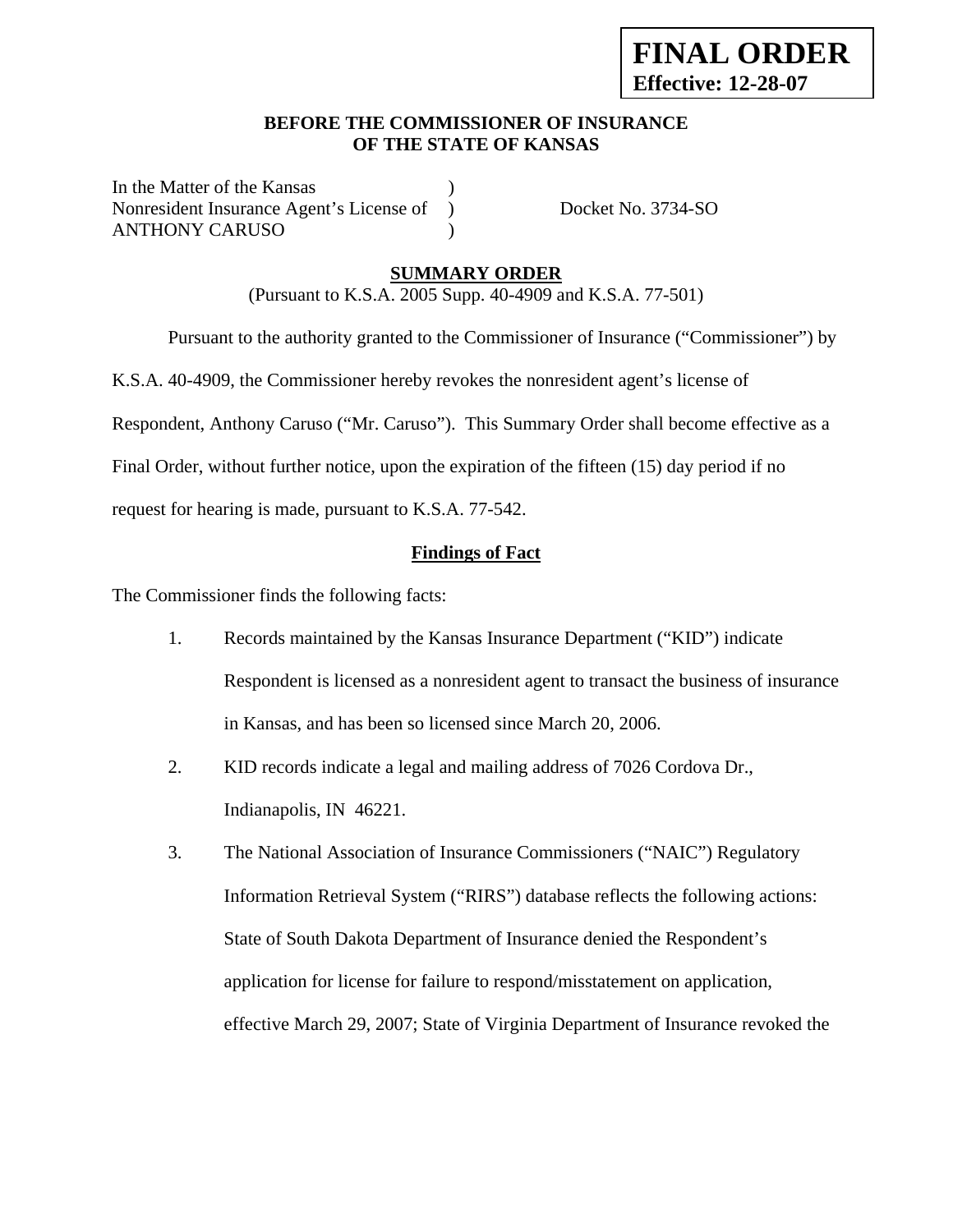Respondent's license for failure to respond/other states action effective July 27,

2007.

4. To date, Respondent has failed to notify KID of these actions.

## **Applicable Law**

- 5. K.S.A. 40-4909 states, in pertinent part:
	- (a) The commissioner may deny, suspend, revoke, or refuse renewal of any license issued under this act if the commissioner finds that the applicant or license holder has:
		- (2) Violated
			- (A) Any provision of chapter 40 of the Kansas Statutes Annotated, and amendments thereto, or any rule and regulation promulgated thereunder;
			- (C) any insurance law or regulation of another state;
		- (9) Had an insurance agent license, or its equivalent, denied, suspended or revoked in any other state, district or territory.
	- (b) In addition, the commissioner may suspend, revoke or refuse renewal of any license issued under this act if the commissioner finds that the interests of the insurer or the insurable interests of the public are not properly served under such license.
- 6. KA.R. 40-7-9 states, in pertinent part: Each person licensed in this state as an insurance agent shall report the following to the commissioner of insurance within 30 days of occurrence:
	- (a) Each disciplinary action on the agent's license or licenses by the insurance regulatory agency of any other state or territory of the United States.

## **Conclusions of Law**

7. The Commissioner has jurisdiction over Respondent as well as the subject matter

of this proceeding, and such proceeding is held in the public interest.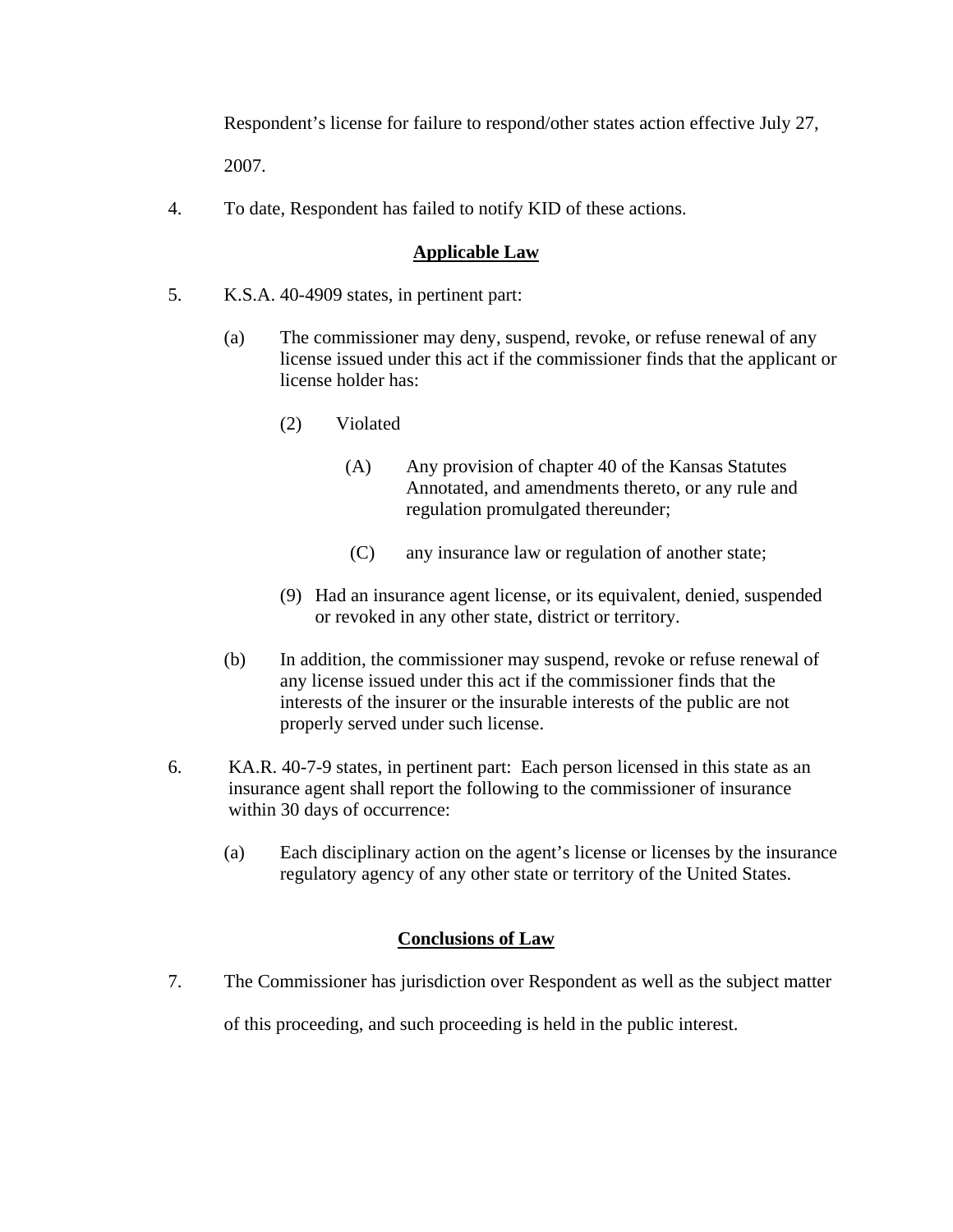- 8. The Commissioner finds that Respondent's Kansas license may be revoked because Respondent violated an insurance law or regulation in another state pursuant to K.S.A.  $40-4909(a)(2)(C)$ .
- 9. The Commissioner finds that Respondent's Kansas license may be revoked because Respondent's South Dakota license was denied and Respondent's Virginia license was revoked, pursuant to K.S.A. 40-4909(a)(9).
- 10. The Commissioner finds that Respondent violated K.S.A. 2006 Supp. 40-  $4909(a)(2)(A)$  and K.A.R. 40-7-9 by failing to notify the Kansas Insurance Department of the disciplinary action taken by the State of South Dakota Department of Insurance on March 29, 2007; and the State of Virginia Department of Insurance on July 27, 2007.
- 11. The Commissioner finds, pursuant to K.S.A. 40-4909(b), that the insurable interests of the public are not properly served under Respondent's license.
- 12. Accordingly, the Commissioner concludes sufficient grounds exist for the revocation of the insurance agent's license of Anthony Caruso pursuant to K.S.A. 40-4909(a) and (b).

#### **IT IS THEREFORE ORDERED BY THE COMMISSIONER OF INSURANCE THAT:**

1. The Kansas Nonresident Insurance Agent's License of Anthony Caruso is hereby **REVOKED** effective the effective date of this Order.

2. **IT IS FURTHER ORDERED** that ANTHONY CARUSO shall **CEASE** and **DESIST** from the sale, solicitation or negotiation of insurance and/or receiving compensation deriving from the sale, solicitation or negotiation of insurance conducted after the effective date of this Order.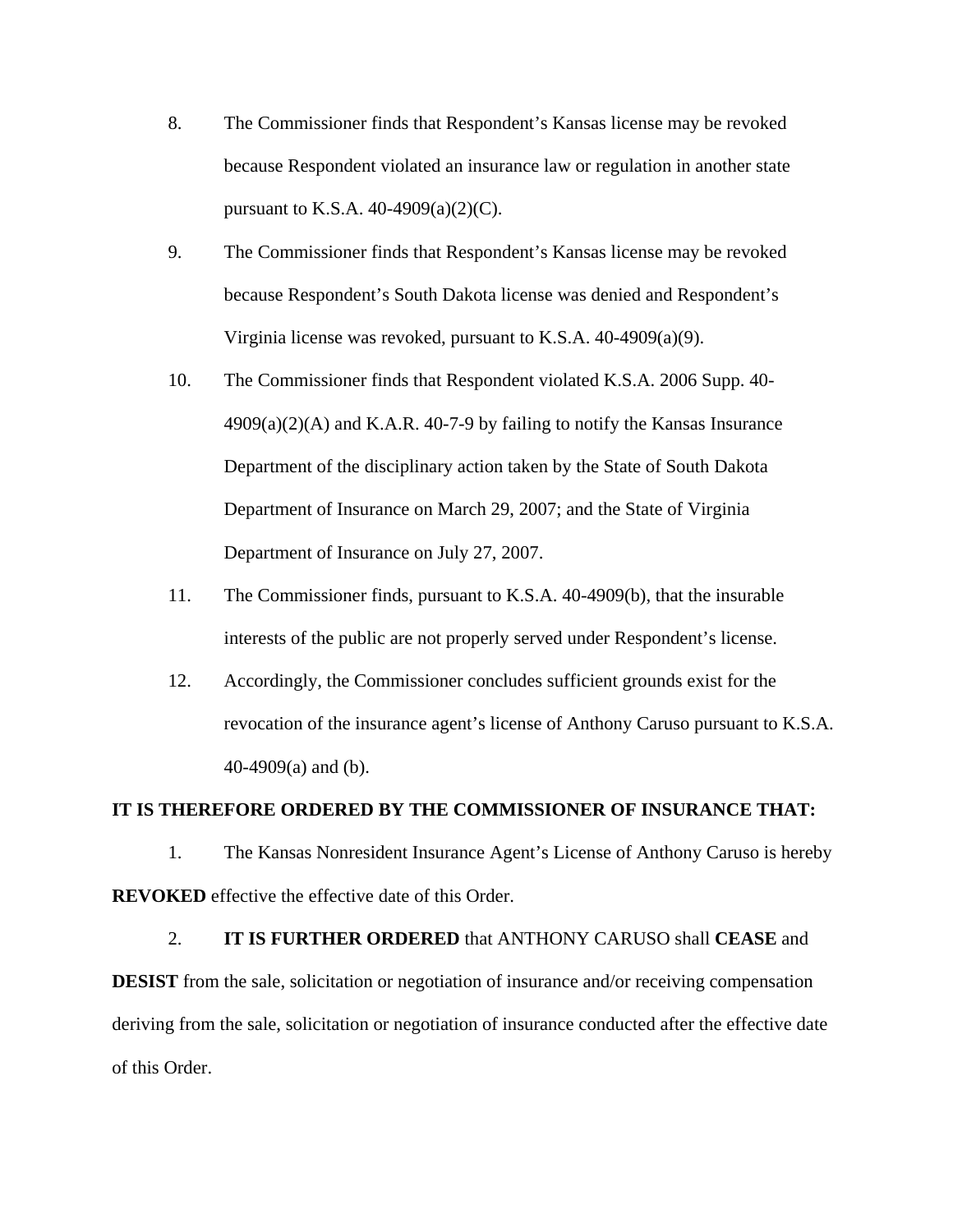#### **NOTICE AND OPPORTUNITY FOR HEARING**

Anthony Caruso, within fifteen (15) days of service of this Summary Order, may file with the Kansas Insurance Department a written request for hearing on this Summary Order, as provided by K.S.A. 77-542. In the event a hearing is requested, such request should be directed to:

> John W. Campbell, General Counsel Kansas Insurance Department 420 S.W.  $9<sup>th</sup>$  Street Topeka, Kansas 66612

Any costs incurred as a result of conducting any administrative hearing shall be assessed against the agent/agency who is the subject of the hearing as provided by K.S.A. 40-4909(f). Costs shall include witness fees, mileage allowances, any costs associated with reproduction of documents which become part of the hearing record, and the expense of making a record of the hearing.

If a hearing is not requested, this Summary Order shall become effective as a Final Order, without further notice, upon the expiration of the fifteen (15) day period for requesting a hearing. The Final Order will constitute final agency action in the matter.

In the event the Petitioner files a petition for judicial review, the agency officer designated pursuant to K.S.A. 77-613(e) to receive service of a petition for judicial review on behalf of the Kansas Insurance Department is:

> John W. Campbell, General Counsel Kansas Insurance Department 420 S.W.  $9^{th}$  St. Topeka, Kansas 66612

### **IT IS SO ORDERED THIS \_29th\_\_ DAY OF NOVEMBER, 2007, IN THE CITY OF TOPEKA, COUNTY OF SHAWNEE, STATE OF KANSAS.**